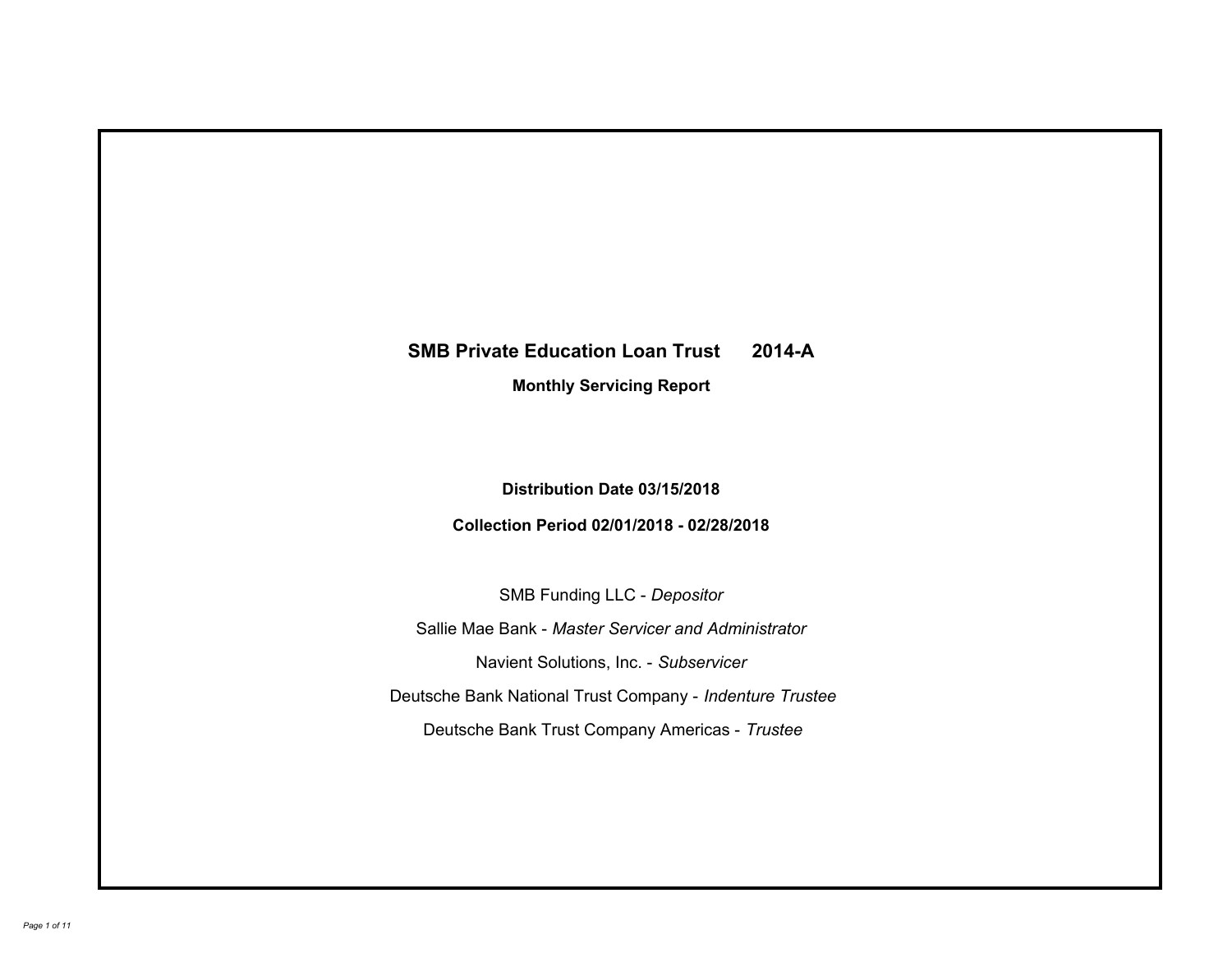|  |  |  |  | <b>Deal Parameters</b> |  |
|--|--|--|--|------------------------|--|
|--|--|--|--|------------------------|--|

| A | <b>Student Loan Portfolio Characteristics</b>   |                   | 08/07/2014       | 01/31/2018       | 02/28/2018       |
|---|-------------------------------------------------|-------------------|------------------|------------------|------------------|
|   | <b>Principal Balance</b>                        |                   | \$361,523,983.59 | \$248,741,874.67 | \$244,799,096.58 |
|   | Interest to be Capitalized Balance              |                   | 17,313,307.43    | 7,047,237.11     | 6,730,670.18     |
|   | Pool Balance                                    |                   | \$378,837,291.02 | \$255,789,111.78 | \$251,529,766.76 |
|   | Weighted Average Coupon (WAC)                   |                   | 7.81%            | 8.36%            | 8.36%            |
|   | Weighted Average Remaining Term                 |                   | 138.29           | 150.47           | 150.85           |
|   | Number of Loans                                 |                   | 33,555           | 22,774           | 22,446           |
|   | Number of Borrowers                             |                   | 26,651           | 17,972           | 17,703           |
|   | Pool Factor                                     |                   |                  | 0.675195177      | 0.663951973      |
|   | Since Issued Total Constant Prepayment Rate (1) |                   |                  | 7.48%            | 7.52%            |
| B | <b>Debt Securities</b>                          | <b>Cusip/Isin</b> | 02/15/2018       |                  | 03/15/2018       |
|   | A <sub>2</sub> A                                | 784456AB1         | \$45,718,939.63  |                  | \$44,125,944.29  |
|   | A <sub>2</sub> B                                | 784456AC9         | \$45,718,939.63  |                  | \$44,125,944.29  |
|   | A <sub>3</sub>                                  | 784456AD7         | \$50,000,000.00  |                  | \$50,000,000.00  |
|   | B                                               | 784456AE5         | \$36,000,000.00  |                  | \$36,000,000.00  |
|   | C                                               | 784456AF2         | \$42,000,000.00  |                  | \$42,000,000.00  |
|   |                                                 |                   |                  |                  |                  |
| C | <b>Certificates</b>                             | <b>Cusip/Isin</b> | 02/15/2018       |                  | 03/15/2018       |
|   | <b>Excess Distribution</b>                      | 784456105         | \$100,000.00     |                  | \$100,000.00     |
|   |                                                 |                   |                  |                  |                  |
| D | <b>Account Balances</b>                         |                   | 02/15/2018       |                  | 03/15/2018       |
|   | Reserve Account Balance                         |                   | \$958,735.00     |                  | \$958,735.00     |
|   |                                                 |                   |                  |                  |                  |
| E | <b>Asset / Liability</b>                        |                   | 02/15/2018       |                  | 03/15/2018       |
|   | Overcollateralization Percentage *              |                   | 30.63%           |                  | 30.72%           |
|   | Specified Overcollateralization Amount *        |                   | \$76,736,733.53  |                  | \$75,458,930.03  |
|   | Actual Overcollateralization Amount *           |                   | \$78,351,232.52  |                  | \$77,277,878.18  |

\* Based on the Rated debt securities (Class A and Class B Bonds)

(1) Since Issued Total CPR calculations found in monthly servicing reports issued on or prior to September 15, 2015 originally included loans that were removed from the pool by the sponsor because they became ineligible for the pool between the cut-off date and settlement date. On October 5, 2015, Since Issued Total CPR calculations were revised to exclude these loans and all prior monthly servicing reports were restated. For additional information, see 'Since Issued CPR Methodology' found on page 11 of this report.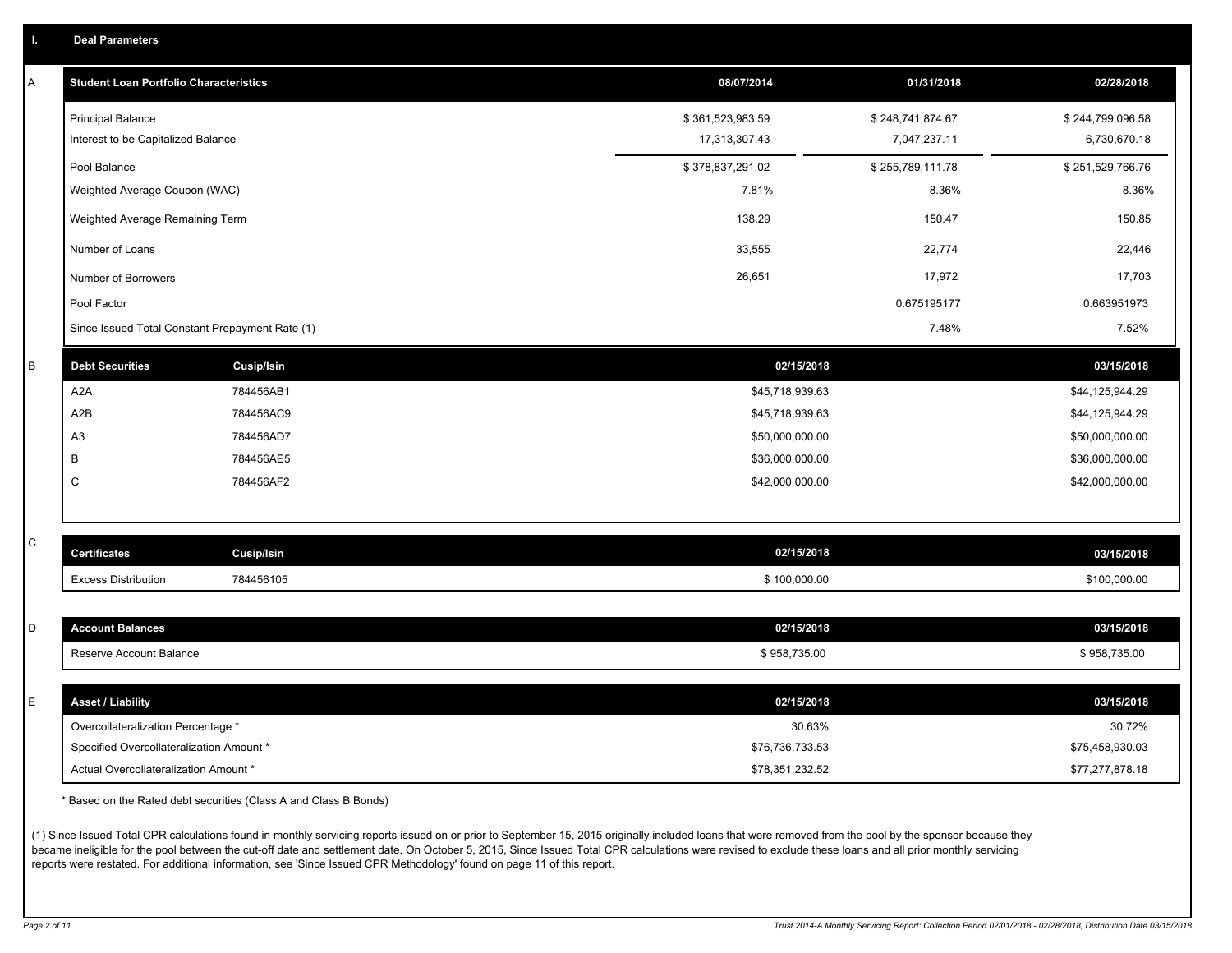## **II. 2014-A Trust Activity 02/01/2018 through 02/28/2018**

| Α | <b>Student Loan Principal Receipts</b>                           |                |
|---|------------------------------------------------------------------|----------------|
|   | <b>Borrower Principal</b>                                        | 4,480,884.55   |
|   | <b>Consolidation Activity Principal</b>                          | 0.00           |
|   | Seller Principal Reimbursement                                   | 0.00           |
|   | Servicer Principal Reimbursement                                 | 0.00           |
|   | Delinquent Principal Purchases by Servicer                       | 0.00           |
|   | <b>Other Principal Deposits</b>                                  | 0.00           |
|   | <b>Total Principal Receipts</b>                                  | \$4,480,884.55 |
| B | <b>Student Loan Interest Receipts</b>                            |                |
|   | <b>Borrower Interest</b>                                         | 1,280,615.56   |
|   | <b>Consolidation Activity Interest</b>                           | 0.00           |
|   | Seller Interest Reimbursement                                    | 0.00           |
|   | Servicer Interest Reimbursement                                  | (2,487.42)     |
|   | Delinquent Interest Purchases by Servicer                        | 0.00           |
|   | Other Interest Deposits                                          | 12,524.19      |
|   | <b>Total Interest Receipts</b>                                   | \$1,290,652.33 |
| C | <b>Recoveries on Realized Losses</b>                             | \$15,986.75    |
| D | <b>Investment Income</b>                                         | \$5,920.42     |
| Е | <b>Funds Borrowed from Next Collection Period</b>                | \$0.00         |
| F | <b>Funds Repaid from Prior Collection Period</b>                 | \$0.00         |
| G | <b>Loan Sale or Purchase Proceeds</b>                            | \$0.00         |
| н | Initial Deposits to Collection Account                           | \$0.00         |
|   | <b>Excess Transferred from Other Accounts</b>                    | \$0.00         |
| J | <b>Borrower Benefit Reimbursements</b>                           | \$0.00         |
| Κ | <b>Gross Swap Receipt</b>                                        | \$0.00         |
| L | <b>Other Deposits</b>                                            | \$0.00         |
| М | <b>Other Fees Collected</b>                                      | \$0.00         |
| N | <b>AVAILABLE FUNDS</b>                                           | \$5,793,444.05 |
| O | Non-Cash Principal Activity During Collection Period             | \$538,106.46   |
| P | Aggregate Purchased Amounts by the Depositor, Servicer or Seller | \$0.00         |
| Q | Aggregate Loan Substitutions                                     | \$0.00         |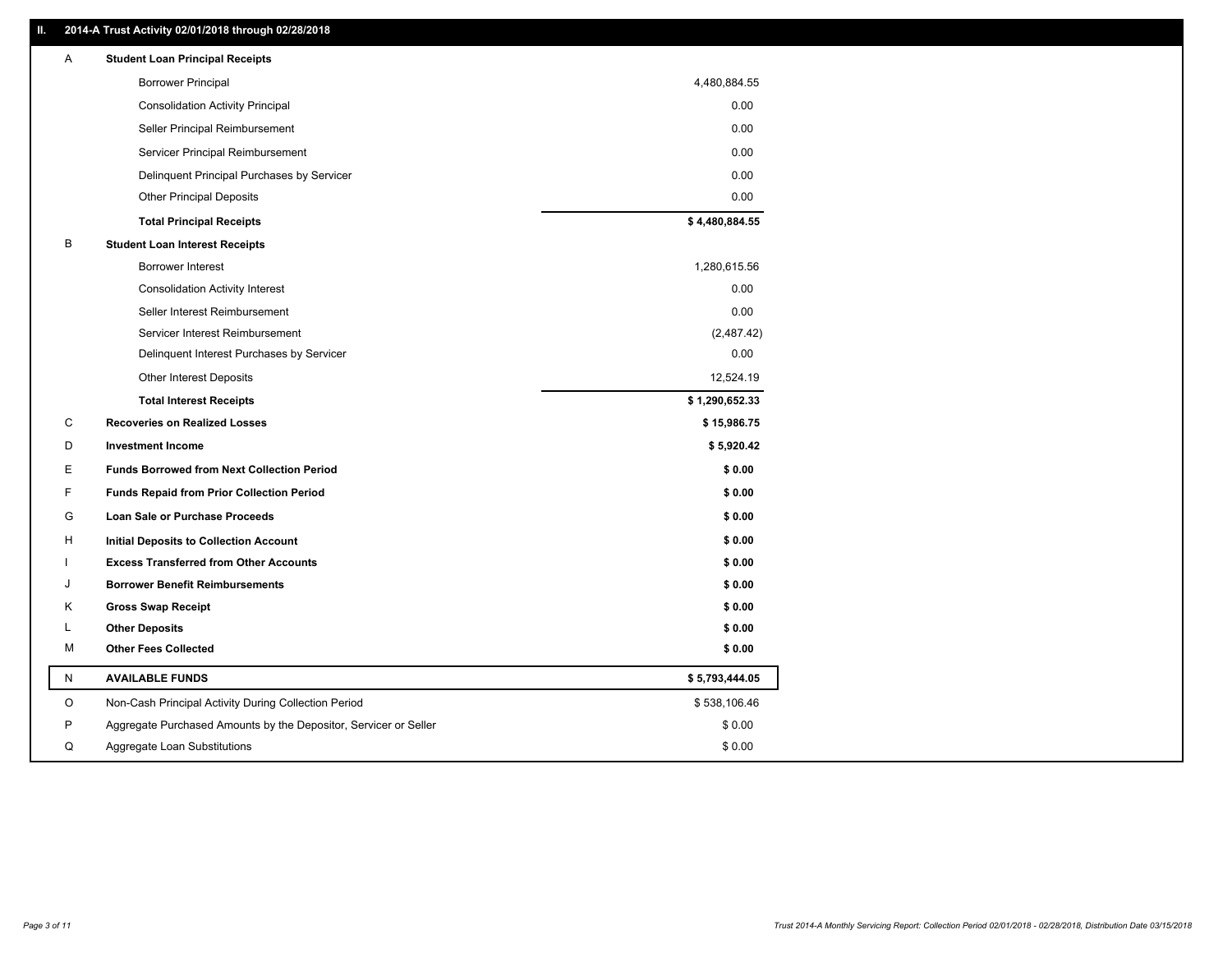#### **III. 2014-A Portfolio Characteristics**

|                   |                         |                          | 02/28/2018           |                  |                | 01/31/2018               |         |           |                  |                |
|-------------------|-------------------------|--------------------------|----------------------|------------------|----------------|--------------------------|---------|-----------|------------------|----------------|
|                   |                         | <b>Wtd Avg</b><br>Coupon | # Loans<br>Principal |                  | % of Principal | <b>Wtd Avg</b><br>Coupon | # Loans | Principal |                  | % of Principal |
| INTERIM:          | <b>IN SCHOOL</b>        | 9.68%                    | 640                  | \$8,307,360.80   | 3.303%         |                          | 9.69%   | 686       | \$8,747,397.82   | 3.420%         |
|                   | <b>GRACE</b>            | 9.89%                    | 273                  | \$3,208,739.84   | 1.276%         |                          | 9.82%   | 279       | \$3,470,997.07   | 1.357%         |
|                   | <b>DEFERMENT</b>        | 9.65%                    | 1,195                | \$15,457,541.22  | 6.145%         |                          | 9.67%   | 1,210     | \$15,560,364.38  | 6.083%         |
| <b>REPAYMENT:</b> | <b>CURRENT</b>          | 8.08%                    | 18,776               | \$203,761,161.25 | 81.009%        |                          | 8.08%   | 18,935    | \$205,543,279.39 | 80.357%        |
|                   | 31-60 DAYS DELINQUENT   | 9.13%                    | 353                  | \$4,844,444.95   | 1.926%         |                          | 8.84%   | 410       | \$5,163,379.11   | 2.019%         |
|                   | 61-90 DAYS DELINQUENT   | 9.00%                    | 223                  | \$2,936,470.25   | 1.167%         |                          | 9.15%   | 201       | \$2,806,193.75   | 1.097%         |
|                   | 91-120 DAYS DELINQUENT  | 9.11%                    | 126                  | \$1,690,735.20   | 0.672%         |                          | 9.45%   | 117       | \$1,455,866.62   | 0.569%         |
|                   | 121-150 DAYS DELINQUENT | 10.12%                   | 96                   | \$1,221,979.58   | 0.486%         |                          | 10.06%  | 72        | \$899,603.77     | 0.352%         |
|                   | 151-180 DAYS DELINQUENT | 10.23%                   | 60                   | \$798,735.58     | 0.318%         |                          | 9.83%   | 67        | \$889,676.49     | 0.348%         |
|                   | > 180 DAYS DELINQUENT   | 9.77%                    | 38                   | \$592,176.79     | 0.235%         |                          | 10.27%  | 34        | \$609,757.78     | 0.238%         |
|                   | FORBEARANCE             | 9.31%                    | 666                  | \$8,710,421.30   | 3.463%         |                          | 9.19%   | 763       | \$10,642,595.60  | 4.161%         |
| <b>TOTAL</b>      |                         |                          | 22,446               | \$251,529,766.76 | 100.00%        |                          |         | 22,774    | \$255,789,111.78 | 100.00%        |

Percentages may not total 100% due to rounding \*

\*\* Smart Option Interest Only loans and \$25 Fixed Payment loans classified as in repayment whether student borrowers are in school, in grace, in deferment or required to make full principal and interest payments on their l

\*\*\* To conform with company standard reporting these sections now include Princial and Interest Accrued to Capitalize.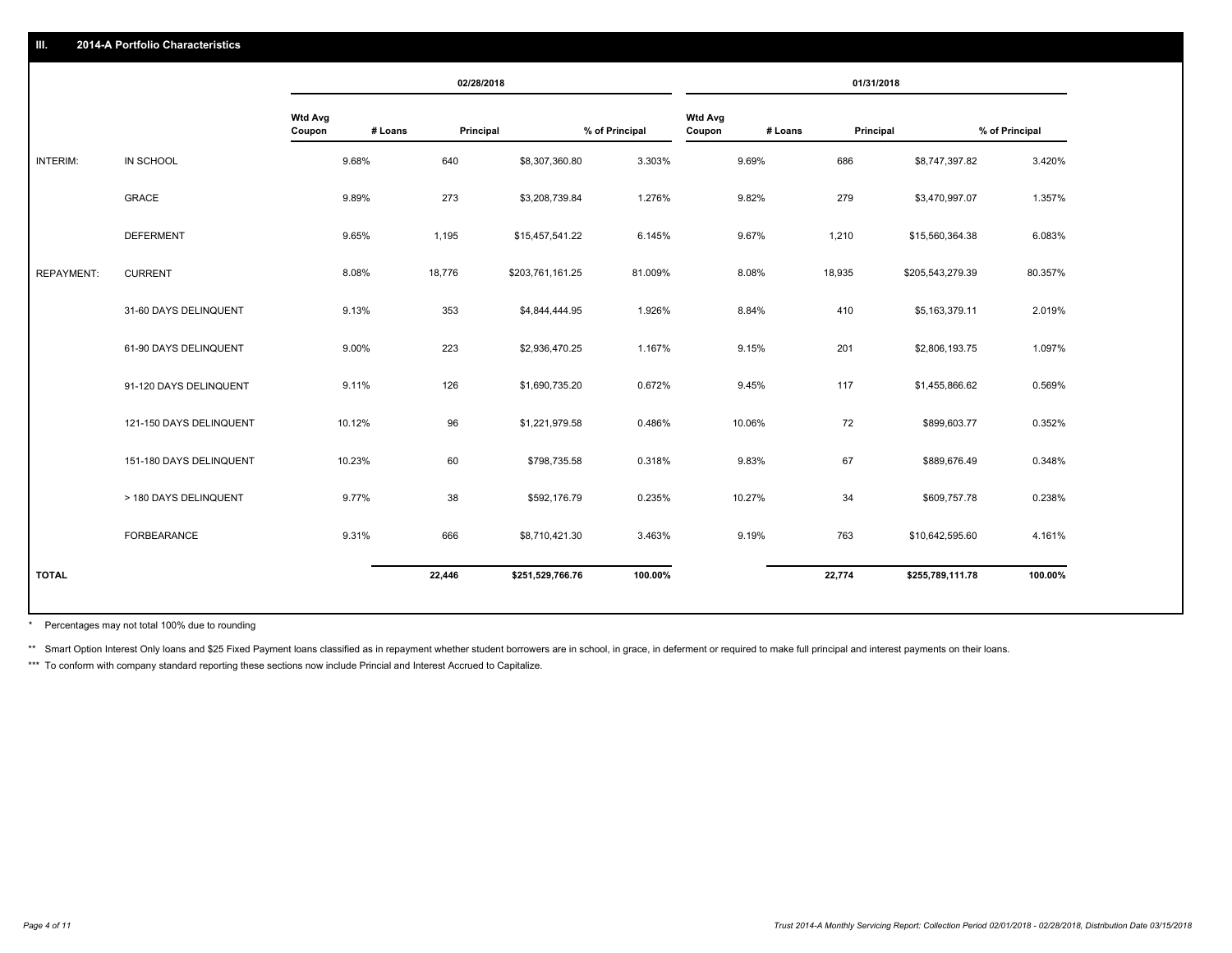|                                                         | 2/28/2018        | 1/31/2018        |
|---------------------------------------------------------|------------------|------------------|
| Pool Balance                                            | \$251,529,766.76 | \$255,789,111.78 |
| Total # Loans                                           | 22,446           | 22,774           |
| Total # Borrowers                                       | 17,703           | 17,972           |
| Weighted Average Coupon                                 | 8.36%            | 8.36%            |
| Weighted Average Remaining Term                         | 150.85           | 150.47           |
| Percent of Pool - Cosigned                              | 93.7%            | 93.8%            |
| Percent of Pool - Non Cosigned                          | 6.3%             | 6.2%             |
| Borrower Interest Accrued for Period                    | \$1,568,840.71   | \$1,770,576.28   |
| <b>Outstanding Borrower Interest Accrued</b>            | \$8,270,651.11   | \$8,721,820.63   |
| Gross Principal Realized Loss - Periodic *              | \$176,959.64     | \$311,336.26     |
| Gross Principal Realized Loss - Cumulative *            | \$8,823,390.31   | \$8,646,430.67   |
| Delinquent Principal Purchased by Servicer - Periodic   | \$0.00           | \$0.00           |
| Delinquent Principal Purchased by Servicer - Cumulative | \$0.00           | \$0.00           |
| Recoveries on Realized Losses - Periodic                | \$15,986.75      | \$21,988.46      |
| Recoveries on Realized Losses - Cumulative              | \$514,713.11     | \$498,726.36     |
| Net Losses - Periodic                                   | \$160,972.89     | \$289,347.80     |
| Net Losses - Cumulative                                 | \$8,308,677.20   | \$8,147,704.31   |
| <b>Cumulative Gross Defaults</b>                        | \$8,823,390.31   | \$8,646,430.67   |
| Change in Gross Defaults                                | \$176,959.64     | \$311,336.26     |
| Non-Cash Principal Activity - Capitalized Interest      | \$715,116.05     | \$350,168.85     |
| Since Issued Total Constant Prepayment Rate (CPR) (1)   | 7.52%            | 7.48%            |
| <b>Loan Substitutions</b>                               | \$0.00           | \$0.00           |
| <b>Cumulative Loan Substitutions</b>                    | \$0.00           | \$0.00           |
| <b>Unpaid Master Servicing Fees</b>                     | \$0.00           | \$0.00           |
| <b>Unpaid Sub-Servicing Fees</b>                        | \$0.00           | \$0.00           |
| <b>Unpaid Administration Fees</b>                       | \$0.00           | \$0.00           |
| Unpaid Carryover Master Servicing Fees                  | \$0.00           | \$0.00           |
| <b>Unpaid Carryover Sub-Servicing Fees</b>              | \$0.00           | \$0.00           |
| Note Interest Shortfall                                 | \$0.00           | \$0.00           |

\* In accordance with the Sub-Servicer's current policies and procedures, after September 1, 2017 loans subject to bankruptcy claims generally will not be reported as a charged-off unless and until they are delinquent for 2

(1) Since Issued Total CPR calculations found in monthly servicing reports issued on or prior to September 15, 2015 originally included loans that were removed from the pool by the sponsor because they became ineligible fo between the cut-off date and settlement date. On October 5, 2015, Since Issued Total CPR calculations were revised to exclude these loans and all prior monthly servicing reports were restated. For additional information, s CPR Methodology' found on page 11 of this report.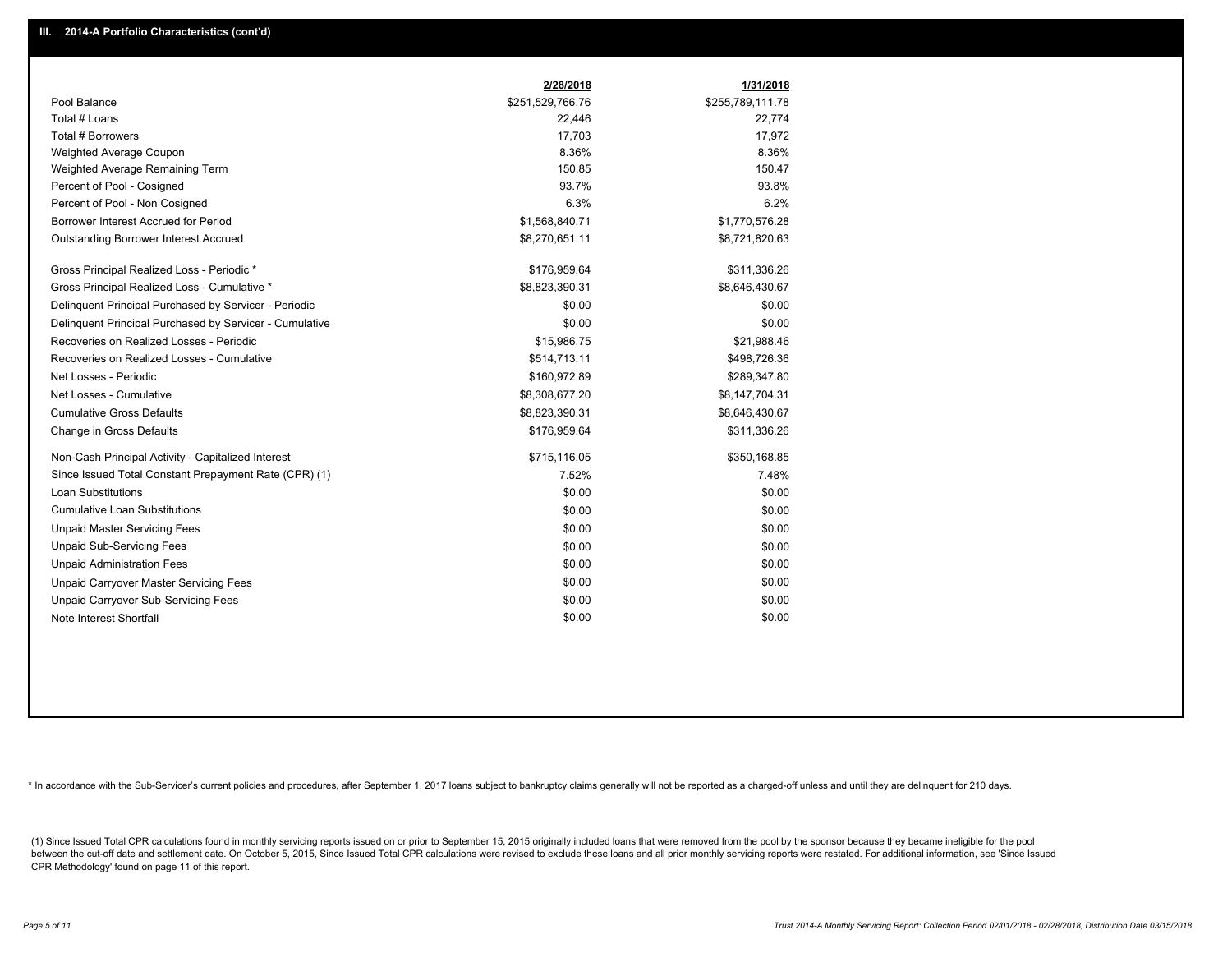## **IV. 2014-A Portfolio Statistics by Loan Program**

|                                                                                                                    | Weighted<br><b>Average Coupon</b> | # LOANS | \$ AMOUNT        | $%$ *    |
|--------------------------------------------------------------------------------------------------------------------|-----------------------------------|---------|------------------|----------|
| - Smart Option Deferred Loans                                                                                      | 8.68%                             | 10,625  | \$118,244,644.39 | 47.010%  |
| - Smart Option Fixed Pay Loans                                                                                     | 8.36%                             | 6,532   | \$88,183,990.20  | 35.059%  |
| - Smart Option Interest-Only Loans                                                                                 | 7.49%                             | 5,289   | \$45,101,132.17  | 17.931%  |
| - Other Loan Programs                                                                                              | 0.00%                             | 0.00    | \$0.00           | 0.000%   |
| <b>Total</b>                                                                                                       | 8.36%                             | 22,446  | \$251,529,766.76 | 100.000% |
| Prime Indexed Loans -- Monthly Reset Adjustable                                                                    |                                   |         | \$0.00           |          |
| Prime Indexed Loans -- Monthly Reset Non-Adjustable                                                                |                                   |         | \$0.00           |          |
| Prime Indexed Loans -- Quarterly Reset Adjustable                                                                  |                                   |         | \$0.00           |          |
| Prime Indexed Loans -- Quarterly Reset Non-Adjustable                                                              |                                   |         | \$0.00           |          |
| Prime Indexed Loans -- Annual Reset                                                                                |                                   |         | \$0.00           |          |
| T-Bill Indexed Loans                                                                                               |                                   |         | \$0.00           |          |
| <b>Fixed Rate Loans</b>                                                                                            |                                   |         | \$34,000,414.72  |          |
| <b>LIBOR Indexed Loans</b>                                                                                         |                                   |         | \$217,529,352.04 |          |
|                                                                                                                    |                                   |         |                  |          |
| * Note: Percentages may not total 100% due to rounding                                                             |                                   |         |                  |          |
| To conform with company standard reporting these sections now include Princial and Interest Accrued to Capitalize. |                                   |         |                  |          |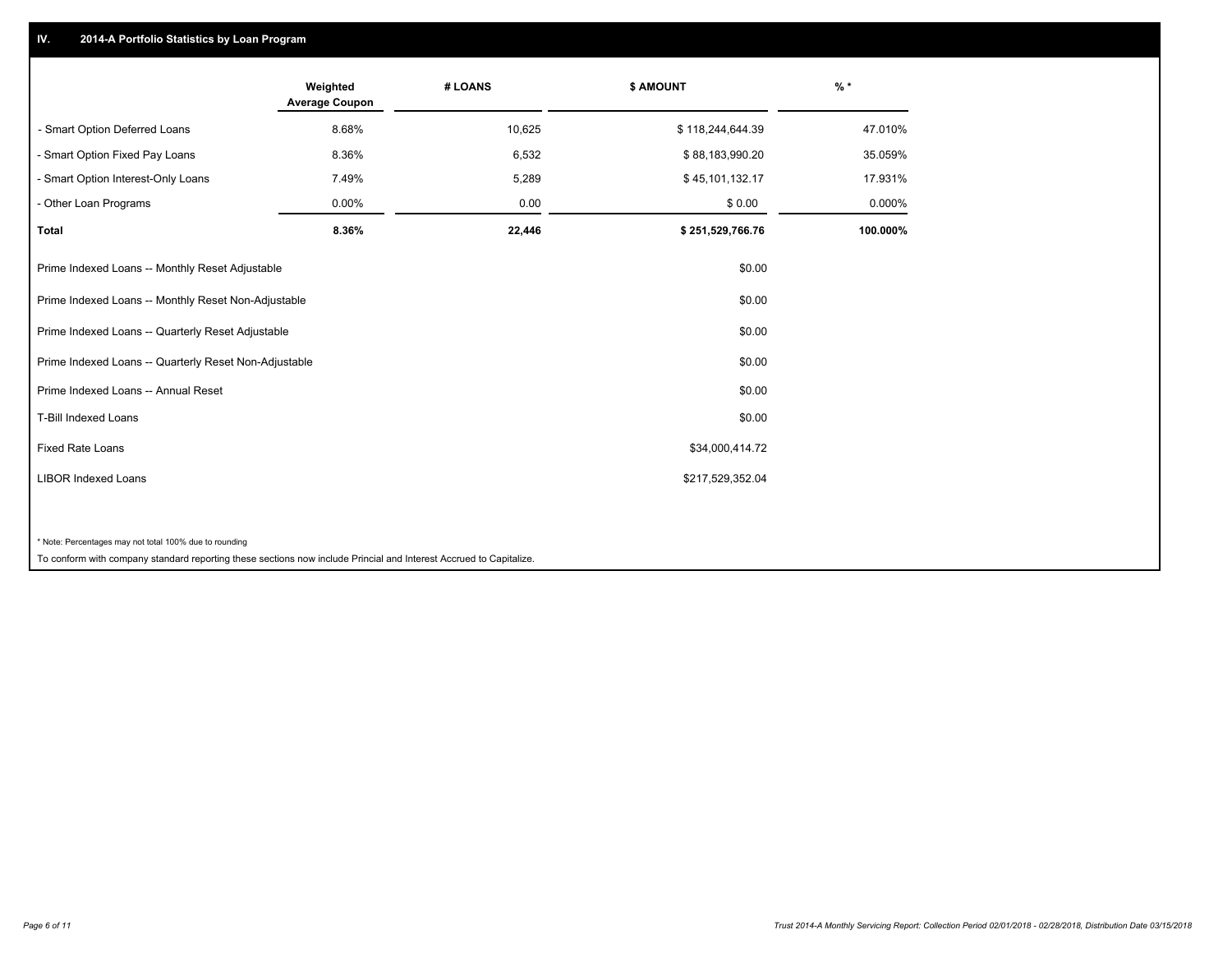| V. | 2014-A Reserve Account and Principal Distribution Calculations                                                                                                                                     |                  |  |
|----|----------------------------------------------------------------------------------------------------------------------------------------------------------------------------------------------------|------------------|--|
| А. | <b>Reserve Account</b>                                                                                                                                                                             |                  |  |
|    | Specified Reserve Account Balance                                                                                                                                                                  | \$958,735.00     |  |
|    | Actual Reserve Account Balance                                                                                                                                                                     | \$958,735.00     |  |
| В. | <b>Principal Distribution Amount</b>                                                                                                                                                               |                  |  |
|    | Class A Notes Outstanding                                                                                                                                                                          | \$141,437,879.26 |  |
|    | Pool Balance<br>ii.                                                                                                                                                                                | \$251,529,766.76 |  |
|    | First Priority Principal Distribution Amount (i - ii)<br>iii.                                                                                                                                      | \$0.00           |  |
|    | Class A and B Notes Outstanding<br>iv.                                                                                                                                                             | \$177,437,879.26 |  |
|    | First Priority Principal Distribution Amount<br>V.                                                                                                                                                 | \$0.00           |  |
|    | Pool Balance<br>vi.                                                                                                                                                                                | \$251,529,766.76 |  |
|    | Specified Overcollateralization Amount<br>vii.                                                                                                                                                     | \$75,458,930.03  |  |
|    | viii. Regular Principal Distribution Amount (iv - v) - (vi - vii)                                                                                                                                  | \$1,367,042.53   |  |
|    |                                                                                                                                                                                                    |                  |  |
|    | Notes Outstanding<br>ix.                                                                                                                                                                           | \$219,437,879.26 |  |
|    | First Priority Principal Distribution Amount<br>Х.                                                                                                                                                 | \$0.00           |  |
|    | Regular Principal Distribution Amount<br>xi.                                                                                                                                                       | \$1,367,042.53   |  |
|    | Available Funds (after payment of waterfall items A through J) *<br>xii.                                                                                                                           | \$3,637,896.29   |  |
|    | xiii. Additional Principal Distribution Amount (min(ix - x - xi, xiii))                                                                                                                            | \$1,818,948.15   |  |
|    | * Represents 50% of value if the principal balance of the notes is greater than 10% of initial principal balance of the notes or the Class A and Class B note are reduced to 0, otherwise the full |                  |  |

value is shown.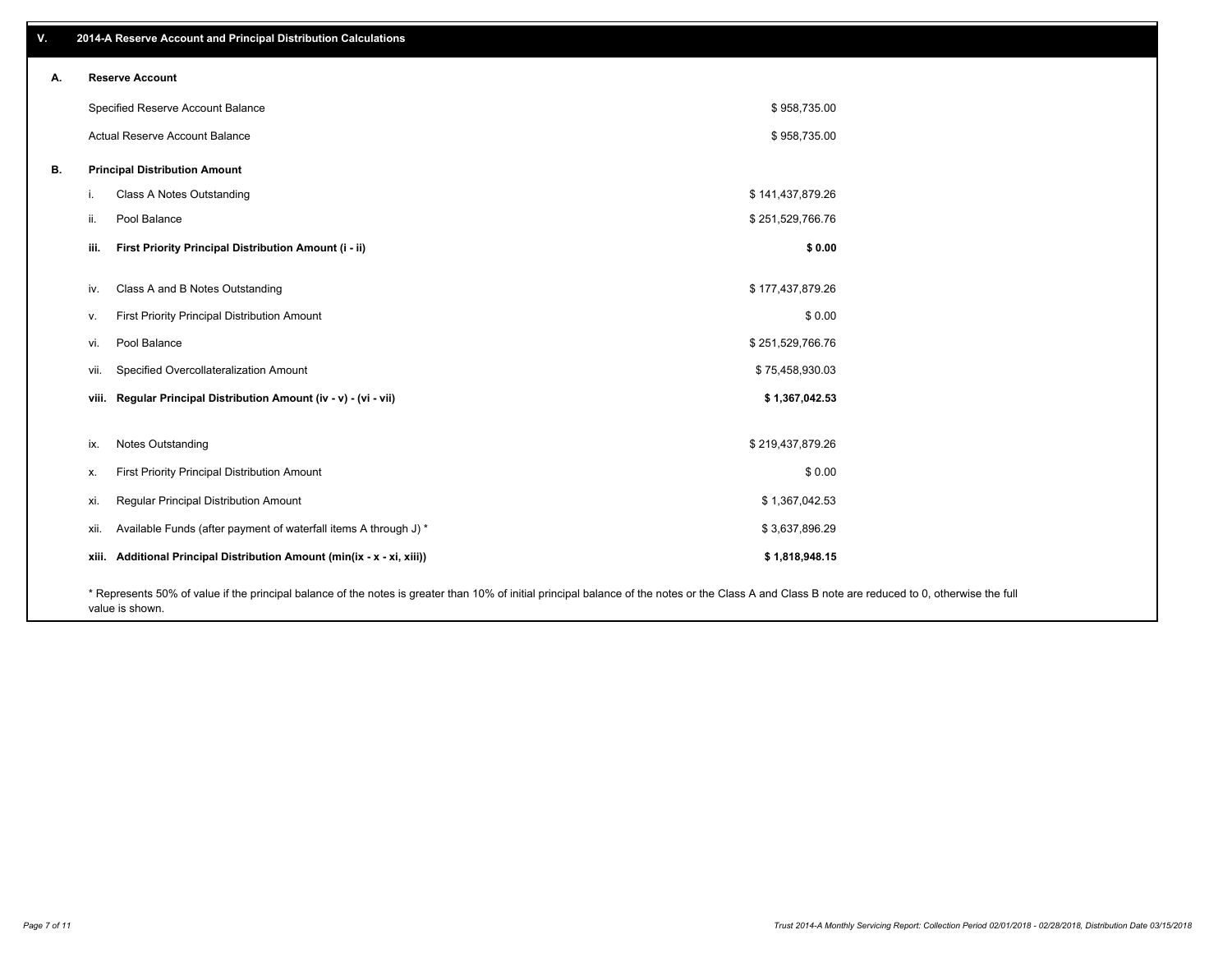| VI. |  | 2014-A Waterfall for Distributions |  |  |  |
|-----|--|------------------------------------|--|--|--|
|-----|--|------------------------------------|--|--|--|

|                                                                                        | Paid             | <b>Funds Balance</b> |
|----------------------------------------------------------------------------------------|------------------|----------------------|
| <b>Total Available Funds</b>                                                           |                  | \$5,793,444.05       |
| <b>Trustee Fees</b><br>Α                                                               | \$0.00           | \$5,793,444.05       |
| В<br>i. Master Servicing Fees                                                          | \$10,431.57      | \$5,783,012.48       |
| ii. Sub-Servicing Fees                                                                 | \$160,291.68     | \$5,622,720.80       |
| C<br>i. Administration Fees                                                            | \$6,667.00       | \$5,616,053.80       |
| ii. Unreimbursed Administrator Advances plus any Unpaid                                | \$0.00           | \$5,616,053.80       |
| D<br>Class A Noteholders Interest Distribution Amount                                  | \$333,614.98     | \$5,282,438.82       |
| Е<br><b>First Priority Principal Payment</b>                                           | \$0.00           | \$5,282,438.82       |
| F<br>Class B Noteholders Interest Distribution Amount                                  | \$120,000.00     | \$5,162,438.82       |
| G<br>Class C Noteholders Interest Distribution Amount                                  | \$157,500.00     | \$5,004,938.82       |
| H<br>Reinstatement Reserve Account                                                     | \$0.00           | \$5,004,938.82       |
| Regular Principal Distribution<br>$\mathbf{I}$                                         | \$1,367,042.53   | \$3,637,896.29       |
| J<br>i. Carryover Master Servicing Fees                                                | \$0.00           | \$3,637,896.29       |
| ii. Carryover Sub-servicing Fees                                                       | \$0.00           | \$3,637,896.29       |
| Κ<br>Additional Principal Distribution Amount                                          | \$1,818,948.15   | \$1,818,948.14       |
| L<br>Unpaid Expenses of Trustee                                                        | \$0.00           | \$1,818,948.14       |
| Unpaid Expenses of Administrator<br>M                                                  | \$0.00           | \$1,818,948.14       |
| N<br>Remaining Funds to the Excess Distribution Certificateholder                      | \$1,818,948.14   | \$0.00               |
| <b>Waterfall Conditions</b>                                                            |                  |                      |
| <b>Class C Noteholders' Interest Distribution Condition</b>                            |                  |                      |
| Pool Balance<br>i.                                                                     | \$251,529,766.76 |                      |
| ii.<br>Class A and B Notes Outstanding                                                 | \$177,437,879.26 |                      |
| Class C Noteholders' Interest Distribution Ratio (i / ii)<br>iii.                      | 141.76%          |                      |
| Minimum Ratio<br>iv.                                                                   | 110.00%          |                      |
| Is the Class C Noteholders' Interest Distribution Condition Satisfied (iii > iv)<br>٧. | Y                |                      |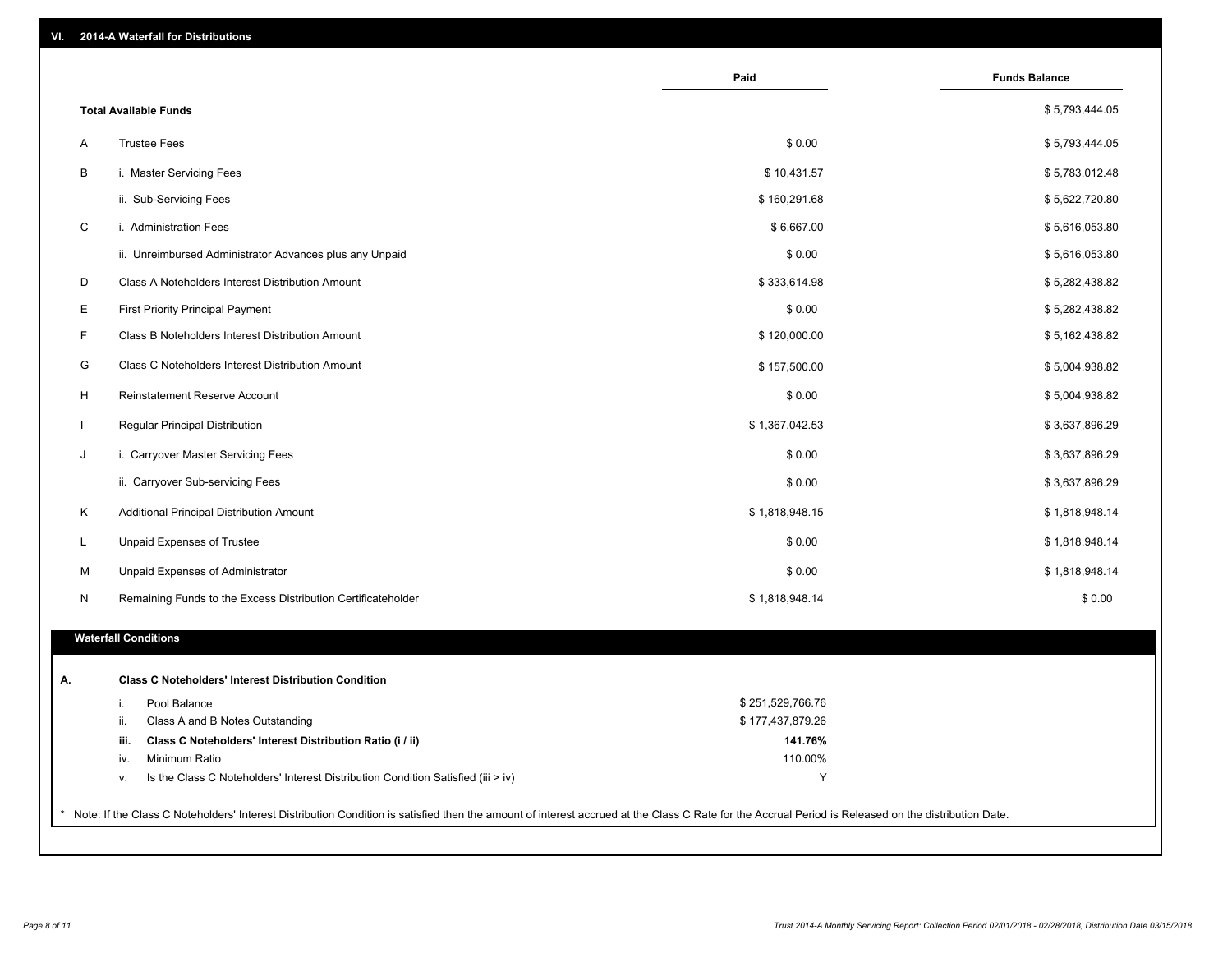| <b>Distribution Amounts</b>                                |                         |                         |                         |
|------------------------------------------------------------|-------------------------|-------------------------|-------------------------|
|                                                            | A <sub>2</sub> A        | A <sub>2</sub> B        | A3                      |
| Cusip/Isin                                                 | 784456AB1               | 784456AC9               | 784456AD7               |
| <b>Beginning Balance</b>                                   | \$45,718,939.63         | \$45,718,939.63         | \$50,000,000.00         |
| Index                                                      | <b>FIXED</b>            | <b>LIBOR</b>            | <b>LIBOR</b>            |
| Spread/Fixed Rate                                          | 3.05%                   | 1.15%                   | 1.50%                   |
| Record Date (Days Prior to Distribution)                   | 1 NEW YORK BUSINESS DAY | 1 NEW YORK BUSINESS DAY | 1 NEW YORK BUSINESS DAY |
| <b>Accrual Period Begin</b>                                | 2/15/2018               | 2/15/2018               | 2/15/2018               |
| <b>Accrual Period End</b>                                  | 3/15/2018               | 3/15/2018               | 3/15/2018               |
| Daycount Fraction                                          | 0.08333333              | 0.07777778              | 0.07777778              |
| Interest Rate*                                             | 3.05000%                | 2.73750%                | 3.08750%                |
| <b>Accrued Interest Factor</b>                             | 0.002541667             | 0.002129167             | 0.002401389             |
| <b>Current Interest Due</b>                                | \$116,202.30            | \$97,343.24             | \$120,069.44            |
| Interest Shortfall from Prior Period Plus Accrued Interest | $S -$                   | $\mathsf{\$}$ -         | $\mathsf{\$}$ -         |
| <b>Total Interest Due</b>                                  | \$116,202.30            | \$97,343.24             | \$120,069.44            |
| <b>Interest Paid</b>                                       | \$116,202.30            | \$97,343.24             | \$120,069.44            |
| <b>Interest Shortfall</b>                                  | $S -$                   | $S -$                   | $\frac{2}{3}$ -         |
| <b>Principal Paid</b>                                      | \$1,592,995.34          | \$1,592,995.34          | $\mathsf{\$}$ -         |
| <b>Ending Principal Balance</b>                            | \$44,125,944.29         | \$44,125,944.29         | \$50,000,000.00         |
| Paydown Factor                                             | 0.023426402             | 0.023426402             | 0.000000000             |
| <b>Ending Balance Factor</b>                               | 0.648910945             | 0.648910945             | 1.000000000             |

\* Pay rates for Current Distribution. For the interest rates applicable to the next distribution date, please see https://www.salliemae.com/about/investors/data/SMBabrate.txt.

**VII. 2014-A Distributions**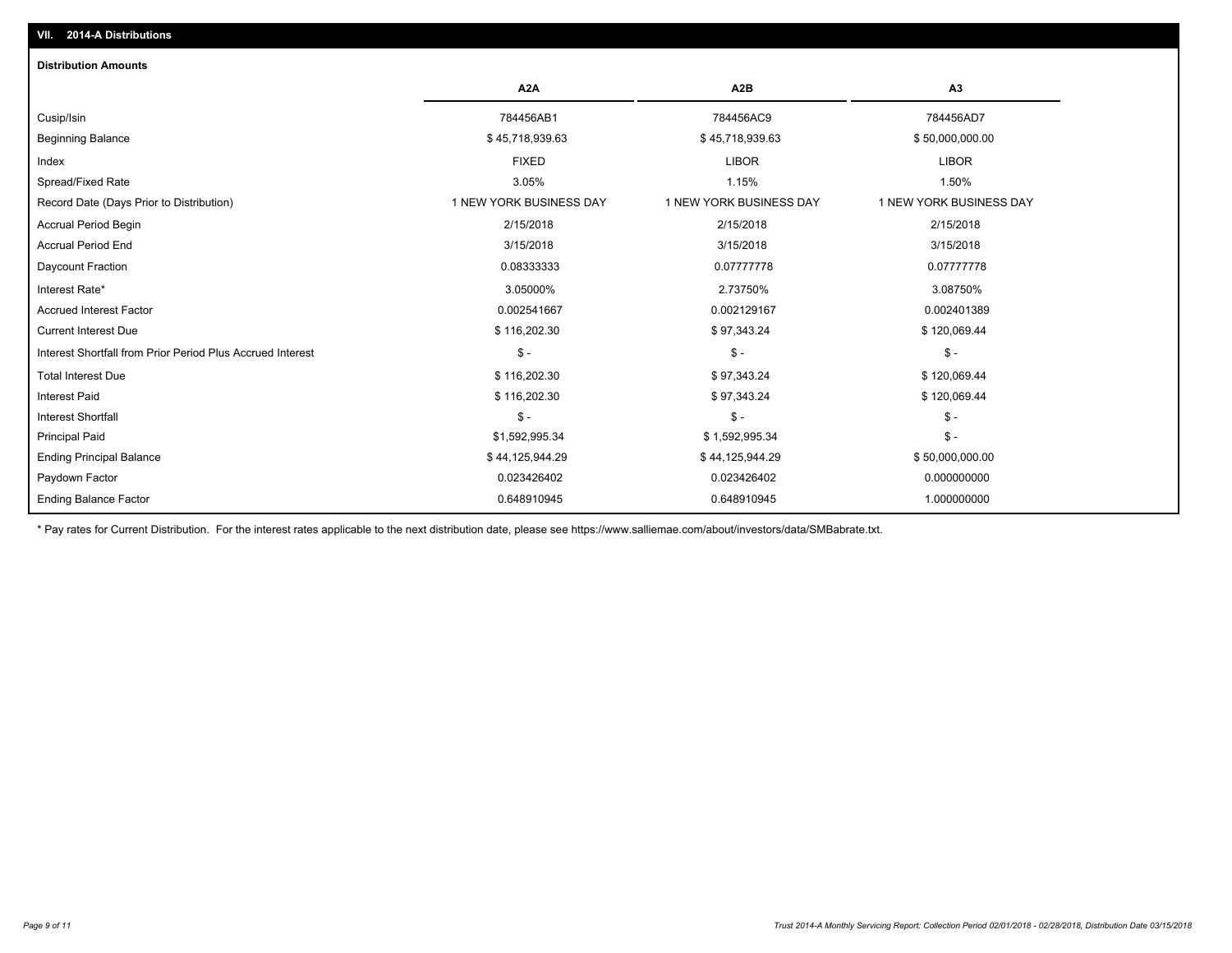| <b>Distribution Amounts</b>                                                                      |
|--------------------------------------------------------------------------------------------------|
| C<br>в                                                                                           |
| 784456AE5<br>784456AF2<br>Cusip/Isin                                                             |
| <b>Beginning Balance</b><br>\$36,000,000.00<br>\$42,000,000.00                                   |
| <b>FIXED</b><br><b>FIXED</b><br>Index                                                            |
| Spread/Fixed Rate<br>4.00%<br>4.50%                                                              |
| 1 NEW YORK BUSINESS DAY<br>1 NEW YORK BUSINESS DAY<br>Record Date (Days Prior to Distribution)   |
| Accrual Period Begin<br>2/15/2018<br>2/15/2018                                                   |
| <b>Accrual Period End</b><br>3/15/2018<br>3/15/2018                                              |
| Daycount Fraction<br>0.08333333<br>0.08333333                                                    |
| 4.00000%<br>4.50000%<br>Interest Rate*                                                           |
| <b>Accrued Interest Factor</b><br>0.003333333<br>0.003750000                                     |
| <b>Current Interest Due</b><br>\$120,000.00<br>\$157,500.00                                      |
| Interest Shortfall from Prior Period Plus Accrued Interest<br>$\mathsf{\$}$ -<br>$\mathsf{\$}$ - |
| <b>Total Interest Due</b><br>\$120,000.00<br>\$157,500.00                                        |
| \$120,000.00<br><b>Interest Paid</b><br>\$157,500.00                                             |
| $\mathcal{S}$ -<br>$\mathsf{\$}$ -<br><b>Interest Shortfall</b>                                  |
| <b>Principal Paid</b><br>$\mathsf{\$}$ -<br>$S -$                                                |
| <b>Ending Principal Balance</b><br>\$36,000,000.00<br>\$42,000,000.00                            |
| 0.000000000<br>0.000000000<br>Paydown Factor                                                     |
| <b>Ending Balance Factor</b><br>1.000000000<br>1.000000000                                       |

\* Pay rates for Current Distribution. For the interest rates applicable to the next distribution date, please see https://www.salliemae.com/about/investors/data/SMBabrate.txt.